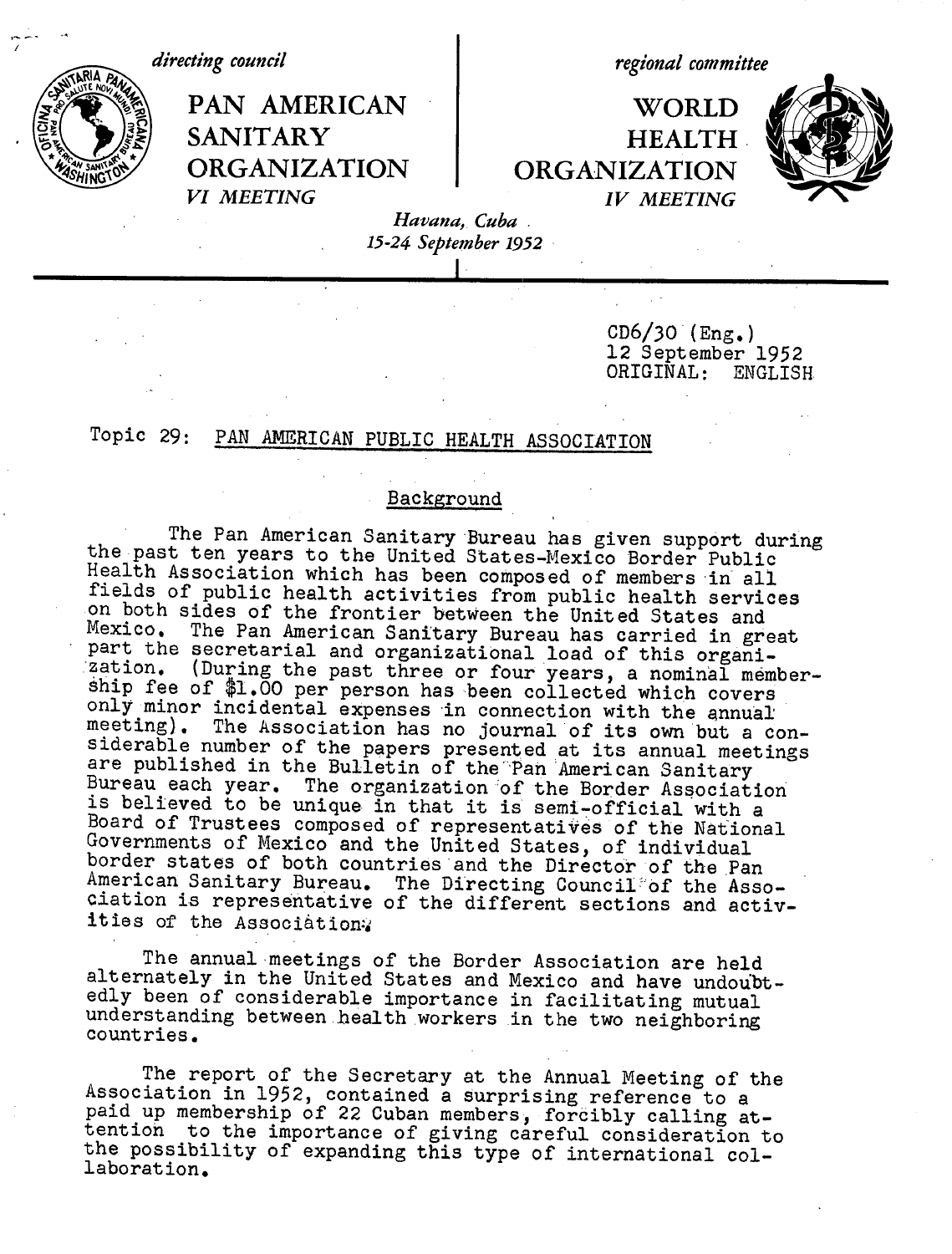CD6/30 (Eng.) Página 2

 $\label{eq:2.1} \frac{1}{2} \left( \frac{1}{2} \left( \frac{1}{2} \right) \right) \left( \frac{1}{2} \left( \frac{1}{2} \right) \right) \left( \frac{1}{2} \right) \left( \frac{1}{2} \right) \left( \frac{1}{2} \right) \left( \frac{1}{2} \right) \left( \frac{1}{2} \right) \left( \frac{1}{2} \right) \left( \frac{1}{2} \right) \left( \frac{1}{2} \right) \left( \frac{1}{2} \right) \left( \frac{1}{2} \right) \left( \frac{1}{2} \right) \left( \frac{1}{2$ 

 $\label{eq:2} \mathcal{L}(\mathcal{A}) = \mathcal{L}(\mathcal{A}) = \mathcal{L}(\mathcal{A}) = \mathcal{L}(\mathcal{A})$ 

For a number of years, the Pan American Sanitary Bureau has been fostering together with other interested organizations, the development of the Inter-American Association of Sanitary Engineering. Likewise, the Bureau has in the past participated in the activities of the Inter-American Hospital Association. In each of these cases, it has not been possible to develop fully self smpporting organizations and it is apparent on the basis of careful studies which have been made by interested professional groups in each of these two fields of activity, that it is not possible to develop entirely selfsupporting inter-American organizations' at the present time. In the discussions which have.taken place as to the proper.. method of getting support' for such associations, it' has been suggested that the possibility should be explored of creating a Pan American Public Health Association having sections of sanitary engineering, hospital administration, nursing, etc., .rather than to maintain special individual inter-American organizations, each of which would require its own secretarial. staff and, for best results, its own publication.

The Director of the Pan American Sanitary Bureau.has learned informally of a certain initiative in Mexico during recent years, looking towards the organization of an Inter-American Association for Public Health, and in the international field, note should be taken.of the existence of the International Federation of Public Health and Preventive Medicine, a federation of public health associations of the world organized in Paris in October, 1950.

The American Public Health Association has for many years had official relationships with Canada, Mexico and Cuba and ... maintains informal contact with a number of health workers. throughout the Americas. **College** 

The Director of the Pan American Sanitary Bureau has held informal discussions with the Representative of the American Public Health Association and has learned that the APHA recognizes that its structure, as an organization is devoted prima-: rily to the workers of the United States, does not form a natural channel for an.inter-American organization.

## Points.for Discussion

 $\mathcal{L}^{\mathcal{L}}(\mathcal{L}^{\mathcal{L}})$  and the contribution of the contribution of  $\mathcal{L}^{\mathcal{L}}$ 

 $\mathcal{L}_{\text{max}}$  , where  $\mathcal{L}_{\text{max}}$  and  $\mathcal{L}_{\text{max}}$ 

The Director of the Bureau presents the question of the organization of Inter-American Professional-Public Health Associations for discussion and suggests the following points Associations for discussion and employees and the constant of the special consideration: